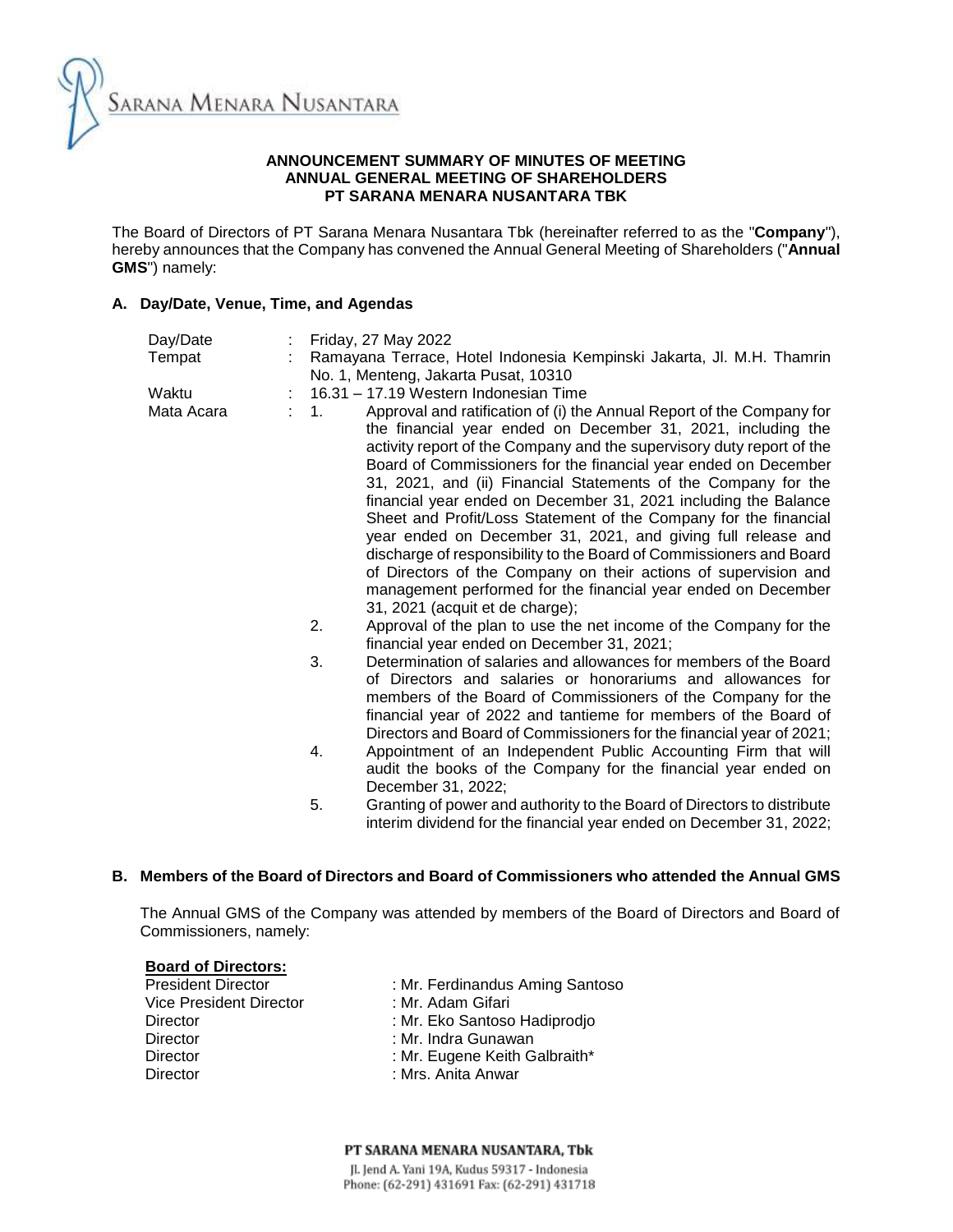

| <b>Board of Commissioner</b>  |   |                    |
|-------------------------------|---|--------------------|
| <b>President Commissioner</b> | ٠ | Mr. Tonny Kusnadi  |
| Commissioner                  | ٠ | Mr. Ario Wibisono* |
| Commissioner                  | ٠ | Mr. Kenny Harjo*   |

\* follows the Meeting through video streaming platform which allows them to see and hear the conduct of the Meeting.

### **Chairman of the Annual GMS of the Company**

The Annual GMS of the Company was chaired by Mr. Tonny Kusnadi as President Commissioner of the Company.

## **C. Attendance of the Shareholders**

The Annual GMS was attended by the shareholders and proxies of the shareholders representing 37,446,443,848 shares constituting 75.195% of 49,798,939,800 shares constituting all shares issued by the Company (after deducting the number of shares buyback by the Company).

#### **D. Opportunity to Raise Questions and/or Give Opinions**

In the Annual GMS, shareholder and/or proxy of shareholder was given a chance to raise question, however no shareholders or proxies of the shareholders that raised questions

#### **E. Mechanism of Adopting Resolutions**

Adopting resolutions of all agendas of the Annual GMS of the Company was conducted by deliberation and consensus, in the event no consensus was reached, resolutions were adopted by voting

#### **F. Voting Outcomes/Decisions**

The results of the poll conducted at the Annual GMS of the Company are as follows

| Agenda      | <b>Negative</b><br><b>Votes</b> | <b>Abstentions</b> | <b>Affirmative</b><br><b>Votes</b> | <b>Total Affirmative Votes</b> |
|-------------|---------------------------------|--------------------|------------------------------------|--------------------------------|
| First item  | 3,796,500                       | 11,045,700         | 37,431,601,648                     | 37,442,647,348 (99.989%)       |
| Second item | 34,360,800                      | 2,537,800          | 37,409,545,248                     | 37,412,083,048 (99.908%)       |
| Third item  | 236, 297, 288                   | 6,878,200          | 37,203,268,360                     | 37,210,146,560 (99.368%)       |
| Fourth item | 705, 152, 633                   | 4,133,000          | 36,737,158,215                     | 36,741,291,215 (98.116%)       |
| Fifth item  | 34,470,600                      | 2,537,800          | 37,409,435,448                     | 37,411,973,248 (99.907%)       |

## **G. Resolutions of the Annual GMS of the Company**

1. First Agenda:

To approve and ratify the Annual Report of the Company for the financial year ended on December 31, 2021, including the activity report of the Company, and the supervisory duty report of the Board of Commissioners for the financial year ended on December 31, 2021, and Financial Statements of the Company for the financial year ended on December 31, 2021, including the Balance Sheet and Profit/Loss Statement of the Company for the financial year ended on December 31, 2021, and

PT SARANA MENARA NUSANTARA. Tbk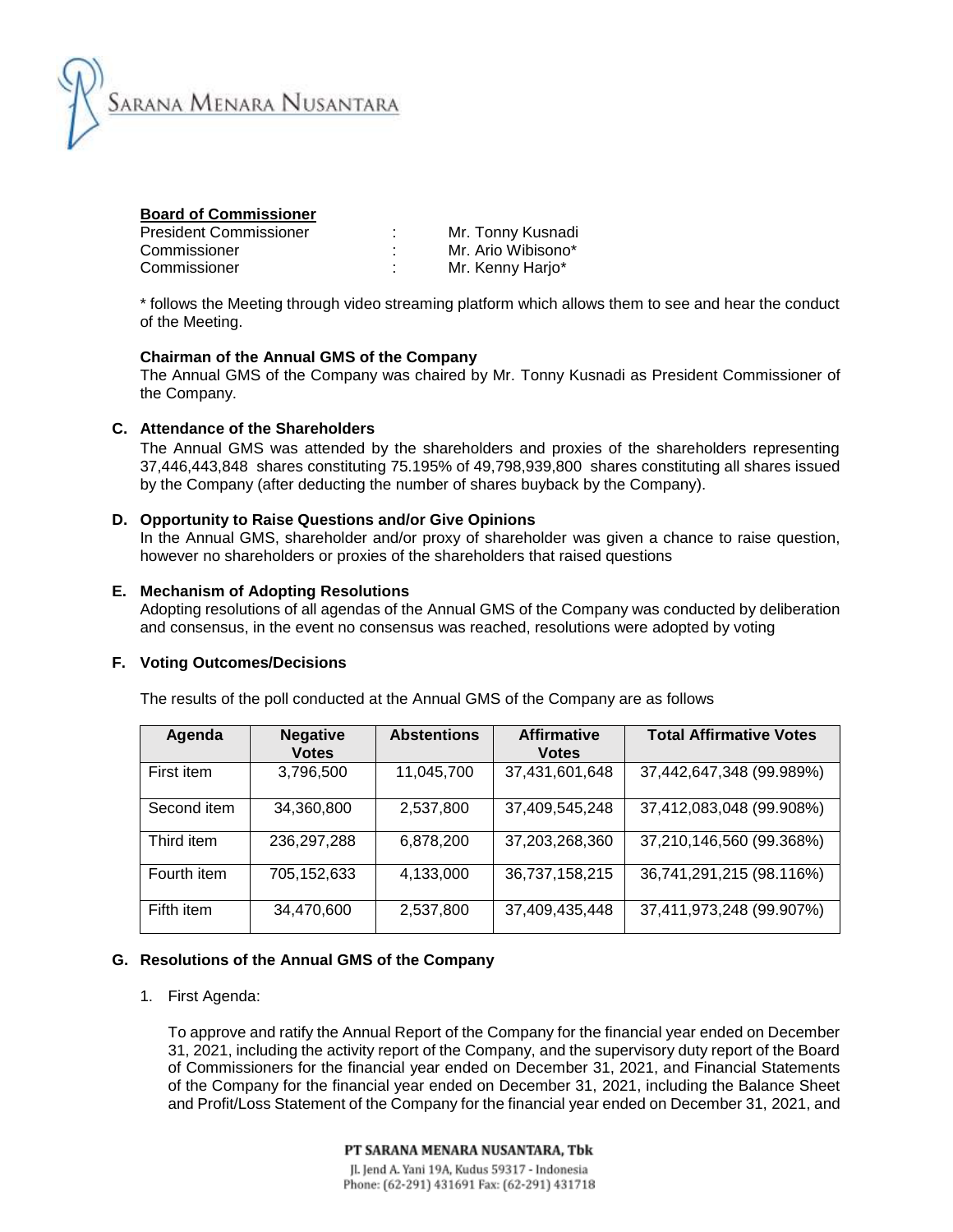SARANA MENARA NUSANTARA

to give full release and discharge of responsibility to the Board of Commissioners and Board of Directors of the Company on their actions of supervision and management performed for the financial year ended on December 31, 2021 (*acquit et de charge*), to the extent that their actions, including actions related to business activities derived from the main business of the Company are reflected in the Annual Report and Financial Statements of the Company for the financial year of 2021

- 2. Second Agenda:
	- A. To approve the use of net income of the Company for the financial year 2021 as follows:
		- 1. An amount of IDR1,200,000,000,000 of the Company's net income for the financial year 2021, will be distributed as cash dividends for the shareholders of the Company. Previously, on 22 December 2021, the Company distributed cash interim dividends in the amount of IDR6 (six Rupiah) per share or approximately IDR Rp298,793,638,800 to the shareholders. Accordingly, the remaining cash dividends which will be distributed by the Company will amount to approximately IDR901,000,000,000, thus each share shall receive cash dividends of approximately IDR18.1, subject to the applicable laws and regulations, especially the applicable tax regulations;

For the dividend payment, the following terms and conditions apply:

- A) the remaining dividends for the financial year 2021 will be paid for each share issued by the Company as recorded in the Register of Shareholders of the Company on the recording date which will be determined by the Board of Directors
- B) the payment of the remaining dividends for the financial year of 2020, based on the Law of the Republic of Indonesia Number 11 of 2020 concerning Job Creation and the decree letter of the Directorate General of Taxes Number: S- 13/PJ/PJ.03/2020 dated December 30, 2020, dividends which originate from within the country received or obtained by the Taxpayer:
	- 1) domestic individuals as long as the dividend is invested in the territory of the Republic of Indonesia within a certain period of time; and/or
	- 2) domestic entities

will be excluded from the object of income tax and income tax will not be deducted by the issuer.

For Domestic Individual Taxpayers who do not meet the investment provisions as referred to in Article 4 paragraph (3) letter f number 1 point a) of the Income Tax Law, the income tax of dividends originating from within the country which are received or obtained by domestic individual Taxpayers will be payable and the payable income tax must be paid by the relevant domestic individual Taxpayer;

- C) The Board of Directors is given the power and authority to determine matters relating to the payment of the remaining dividends for the 2021 financial year, including (but not limited to):
	- 1) determine the recording date as mentioned in point (A) to determine the shareholders who are eligible to receive remaining dividend for financial year of 2021;
	- 2) determine the payment date for remaining dividend for financial year of 2021, and other technical matters without prejudice to the regulations of the Stock Exchange where the Company's shares are listed;
- 2. An amount of IDR100,000,000.00 (one hundred million Rupiah), will be allocated and recorded as a reserve fund; and
- 3. The remainder of the net income will be recorded as retained earnings, which will be used to increase working capital of the Company;

PT SARANA MENARA NUSANTARA. Tbk Jl. Jend A. Yani 19A, Kudus 59317 - Indonesia Phone: (62-291) 431691 Fax: (62-291) 431718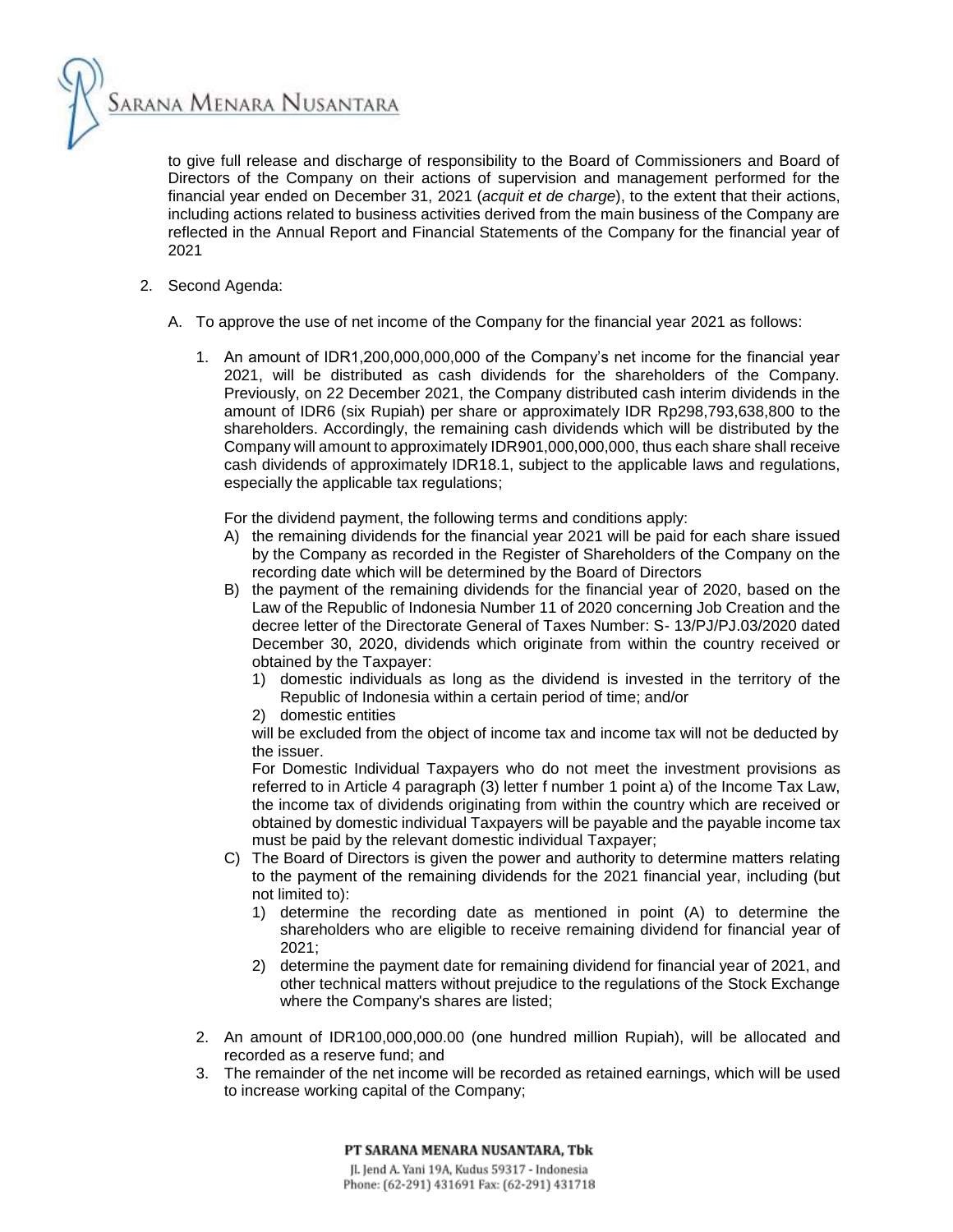- B. Granting authority and power to the Board of Directors of the Company, as of the date of the approval of these resolutions by the Annual GMS of the Company.
- 3. Third Agenda:

Sarana Menara Nusantara

To approve the granting of authority to the controlling shareholder of the Company, namely PT Sapta Adhikari Investama to determine salaries and allowances for members of the Board of Directors and salaries or honorariums and allowances for members of the Board of Commissioners of the Company for the financial year of 2022 and *tantieme* for members of the Board of Directors and Board of Commissioners for the financial year of 2021, by taking into account the proposals of the Board of Commissioners, in which the Board of Commissioners will take into account the recommendations of the Remuneration and Nomination Committee of the Company.

- 4. Fourth Agenda:
	- A. To approve the granting of power and authority to the Board of Commissioners to appoint the Registered Public Accounting Firm(including the Registered Public Accountants belonging to that Registered Public Accounting Firm)to audit the books and records of the Company for the financial year ended December 31, 2022 with due observance of the following:
		- 1. having international reputation (including the Registered Public Accountants belonging to that Registered Public Accounting Firm);
		- 2. registered as an Auditor of Non-Bank Financial Institution sat the Financial Services Authority; and
		- 3. other terms and conditions which are deemed appropriate by the Company's Board of Commissioners with due observance of the recommendation from the Audit Committee.
	- B. Granting authority and power as of the date of the approval of these resolutions by the Annual GMS of the Company.
- 5. Fifth Agenda:
	- A. Memberi kuasa dan wewenang penuh kepada Direksi Perseroan (dengan persetujuan Dewan Komisaris), jika keadaan keuangan Perseroan memungkinkan dan dengan mempertimbangkan ketentuan hukum dan peraturan perundang-undangan yang berlaku, untuk menetapkan dan membayar dividen sementara/interim untuk tahun buku yang berakhir pada tanggal 31 Desember 2022, dengan ketentuan pembagian dividen interim tersebut wajib memenuhi Pasal 72 Undang-undang Nomor 40 tahun 2007 tentang Perseroan Terbatas, termasuk tetapi tidak terbatas kepada menentukan bentuk, besaran, waktu maupun cara pembayaran dividen sementara/interim tersebut; dan
	- B. Granting power and authority to the Company's Board of Directors (subject to the approval of the Board of Commissioners), to the extent the financial condition of the Company allows and subject to the prevailing laws and regulations, to determine and pay out interim dividends for the financial year ended 31 December 2022, provided that, to ensure compliance with Article 72 of Law No. 40 of 2007 on Limited Liability Companies, including to determine the form, amount and method of payment of such interim dividends; and
	- C. Resolving that such power and authority will be effective as of the date on which the proposals on this agenda item are approved by the Annual GMS.

## **H. Implementation of the Cash Dividend Payment to the Entitled Shareholders (Attachment 1)**

#### **Jakarta, 31 Mei 2022 PT SARANA MENARA NUSANTARA Tbk DIREKSI**

#### PT SARANA MENARA NUSANTARA. Tbk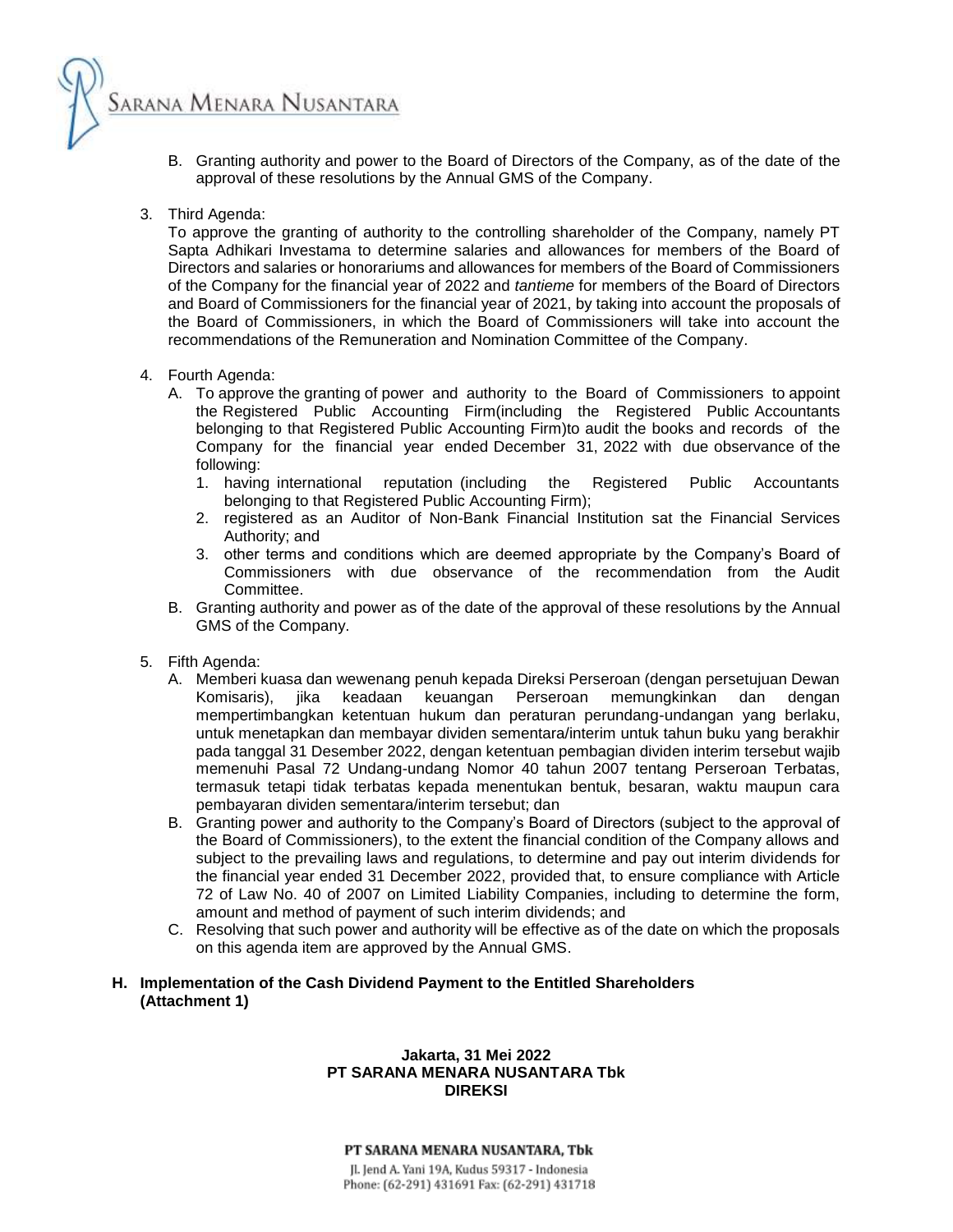

**(Attachment 1) Implementation of the Cash Dividend Payment to the Entitled Shareholders** 

PT SARANA MENARA NUSANTARA, Tbk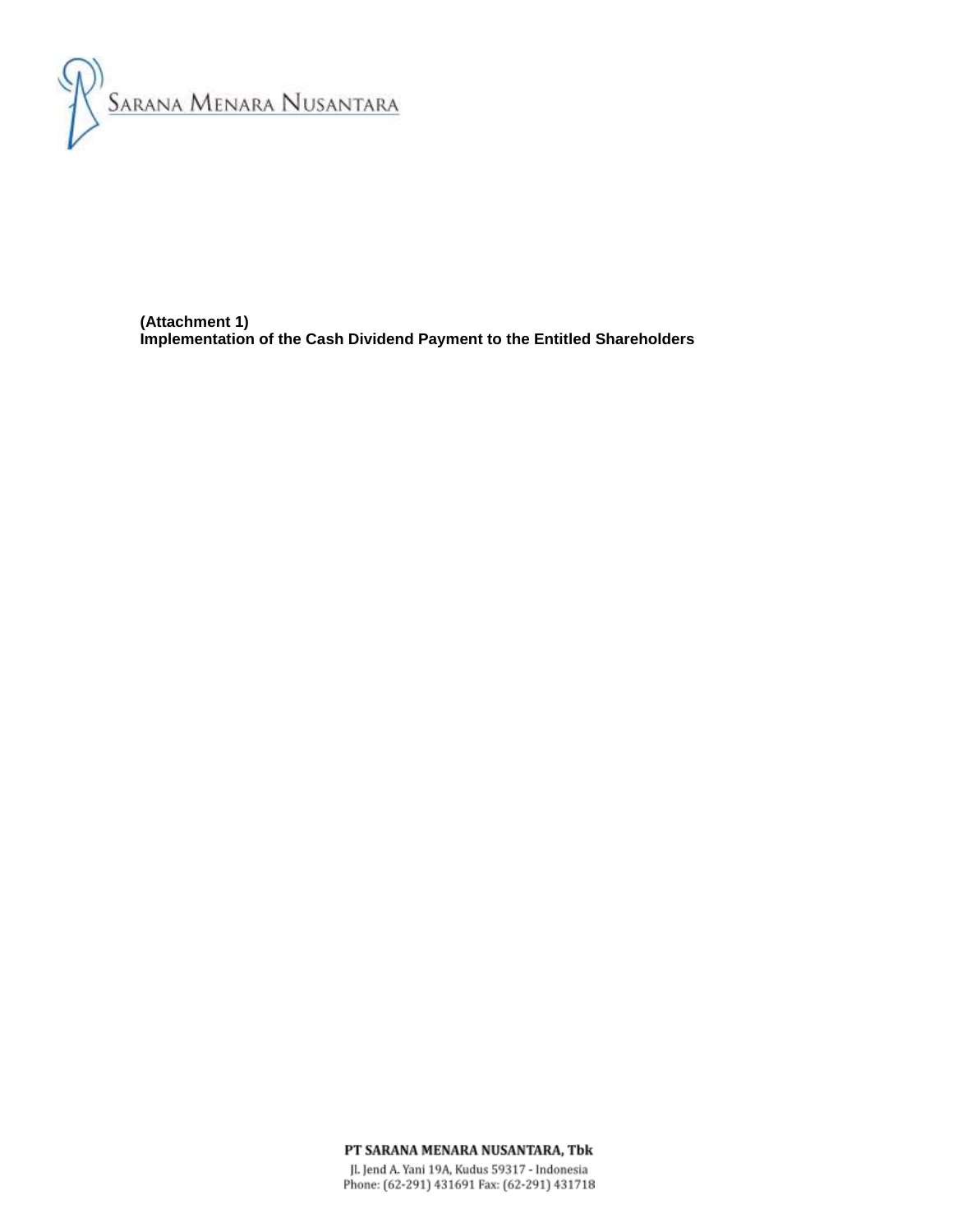SARANA MENARA NUSANTARA

# **PT SARANA MENARA NUSANTARA TBK**

# **SCHEDULE AND PROCEDURE ANNOUNCEMENT FOR DISTRIBUTION OF CASH DIVIDENDS FOR FINANCIAL YEAR 2021**

In accordance with the Resolution of the Annual General Meeting of Shareholders of PT Sarana Menara Nusantara Tbk (the "Company") dated 27 May 2022, it is hereby notified to all the Shareholders of the Company that the Company is going to pay out cash dividends of Rp24,01 per share for the financial year 2021, provided that such cash dividends shall be set off against the cash cash dividends for the financial year 2021 paid at Rp6,- per share by the Company to the Shareholders on 22 December 2021, accordingly the remaining cash dividends for the financial year 2018 will be paid out by the Company at Rp18,1 per share,

## **A. SCHEDULE**

| No,           | <b>Activities</b>                                                                                                           | Date         |
|---------------|-----------------------------------------------------------------------------------------------------------------------------|--------------|
| $\mathbf 1$ . | Announcement on the Indonesia Stock Exchange and in the Newspaper                                                           | 31 May 2022  |
| 2.            | End of Trading Period for Shares with Dividend Rights (Cum Dividend) for<br><b>Regular Market and Negotiated Market</b>     | 7 June 2022  |
| 3.            | Start of Trading Period for Shares without Dividend Rights (Ex Dividend) for<br><b>Regular Market and Negotiated Market</b> | 8 June 2022  |
| 4.            | End of Trading Period for Shares with Dividend Rights (Cum Dividend) for<br>Cash Market                                     | 9 June 2022  |
| 5.            | Start of Trading Period for Shares without Dividend Rights (Ex Dividend) for<br>Cash Market                                 | 10 June 2022 |
| 6.            | Record Date to determine the shareholders' eligibility for Dividends                                                        | 9 June 2022  |
| 7.            | Date of Payment of Cash Dividends for the Financial Year 2021                                                               | 30 June 2022 |

### **B. PROCEDURE FOR DISTRIBUTION OF CASH DIVIDENDS**

- 1. Cash dividends will be distributed to the shareholders recorded in the Company's Register of Shareholders as of **9 June 2022 at 16,15 West Indonesia Time (record date),**
- 2. For shareholders whose shares are placed in the collective custody of PT Kustodian Sentral Efek Indonesia ("**KSEI**"), the cash dividends will be distributed by KSEI on 30 June 2022 through the Securities Company or the Custodian Bank with which the shareholders have opened their securities account, A confirmation of the proceeds from the cash dividend payment will be provided by KSEI to the Securities Company or the Custodian Bank with which the shareholders have opened their securities account, Furthermore, the shareholders will also obtain information on the distribution of the cash dividends from the Securities Company or the Custodian Bank with which the shareholder have opened their securities account,

However, for shareholders whose shares are not placed in the collective custody of KSEI (holder of shares with physical certificates), the cash dividends will be directly transferred to the bank account of the relevant shareholders,

3. The cash dividends payable to the shareholders will be subject to income tax withholding in accordance with the prevailing tax law,

> PT SARANA MENARA NUSANTARA. Tbk Jl. Jend A. Yani 19A, Kudus 59317 - Indonesia Phone: (62-291) 431691 Fax: (62-291) 431718